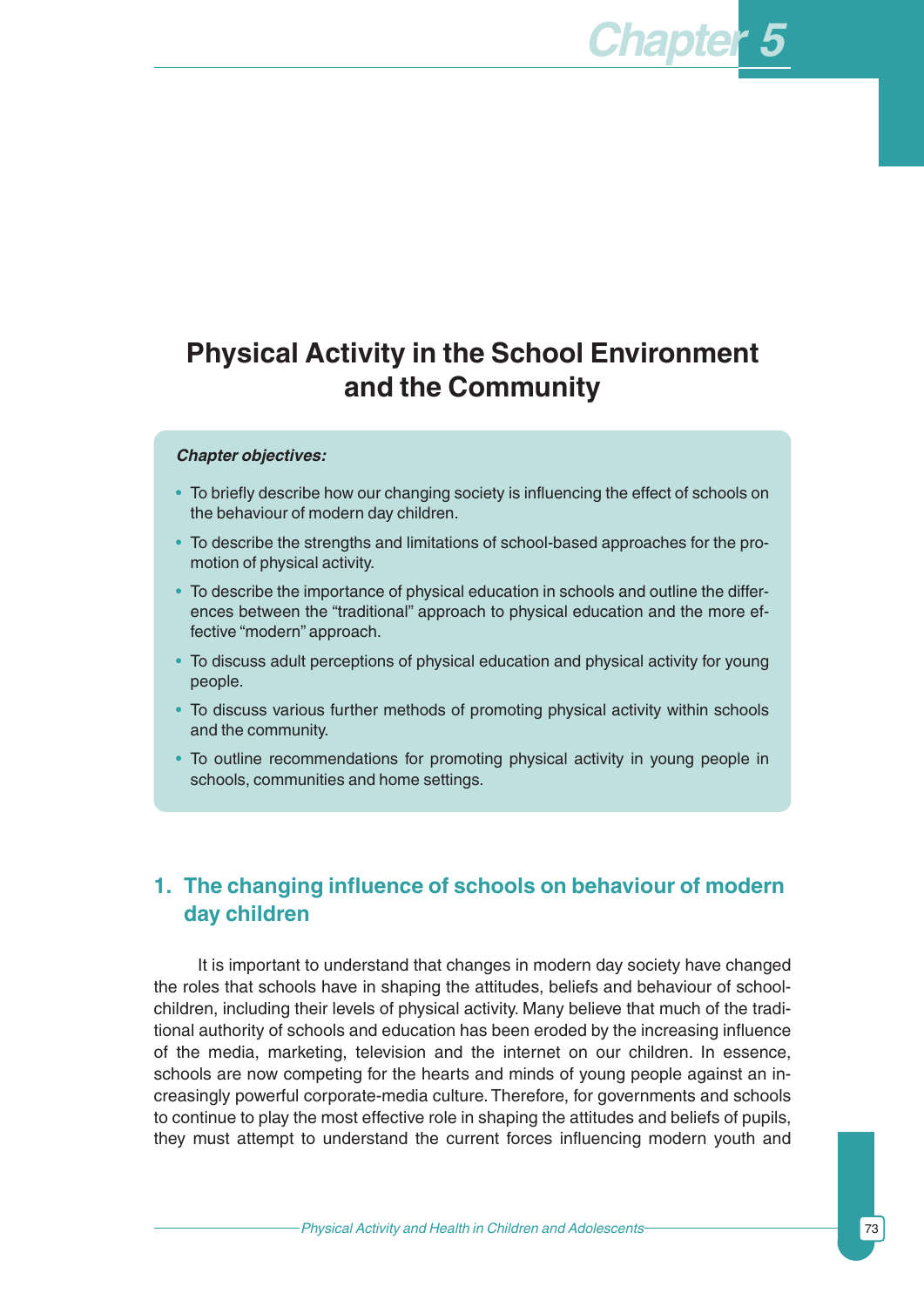adapt to our changing socio-cultural environment. Stubbornly sticking to old principles will likely result in failure.

An interesting example is that of computer and internet use in youngsters. Though having been indicated as a contributor to physical inactivity and obesity in children, this medium, if used responsibly by young people, may ironically end up helping to curb the problem in the future. Internet websites have been developed with the goal of educating children and adolescents about issues relating to physical activity and nutrition that are designed to be fun and informative for this population (for examples, see [110-119]). Young people will not be prevented from using computers, so we must work with this new feature of modern day life and attempt to turn it to our advantage in the fight against physical inactivity.

Within the school curriculum, physical activity and physical education has an advantage in comparison to more traditional classroom pursuits.This advantage is that it is well placed to offer pleasure, and pleasure is at the core of the current consumer culture with which schools are competing. If physical activity offers more pleasure to children, more will likely take part.

### **2. Strengths and limitations of school-based approaches for the promotion of physical activity**

Schools present unique opportunities for physical activity for young people. The strengths of school-based approaches for promotion of physical activity include [107, 120]:

- schools contain people at ages where change is most likely to occur,
- children and adolescents spend a large portion of their time in this environment,
- schoolwide strategies should enable virtually all members of an age cohort to be targeted,
- most young people are likely to see teachers as credible sources of information,
- schools provide access to the facilities, infrastructure and support required for physical activity,
- a delivery structure (through physical education, other curriculum areas and school practices) is already in place, and
- schools are the workplace of skilled educators.

Possible limitations of school-based interventions include [120]:

• those students who like school the least are the most likely to engage in health-compromising behaviours and the least likely to be influenced by school-based programs,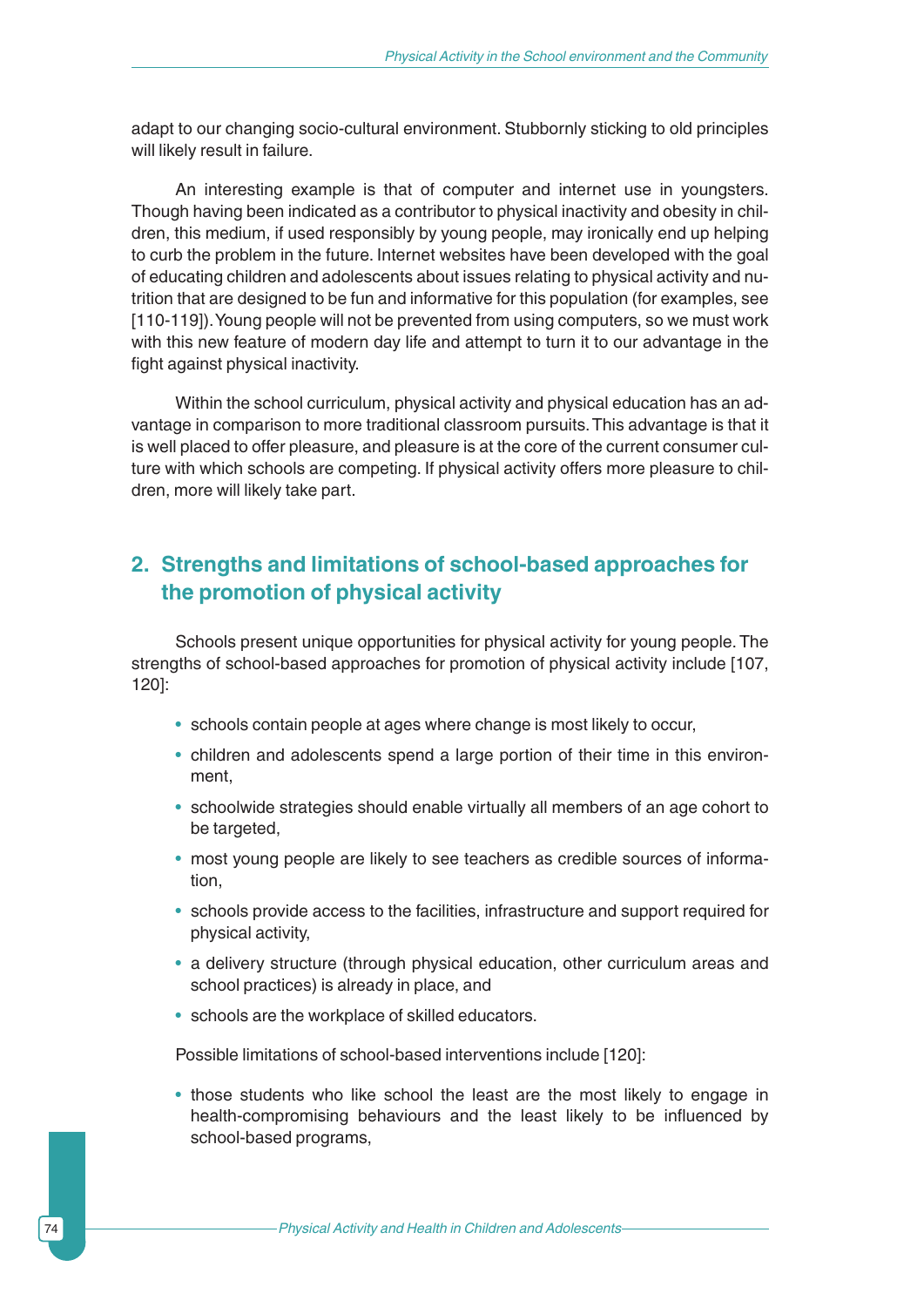- there are about 20 more hours per week available for physical activity outside schools hours than during school hours,
- enormous demands are already being made on schools,
- many teachers may have low levels of perceived competence in teaching concepts related to physical activity, and
- opportunities for being active at school may not be consistent with how and when students prefer to be active.

It must be pointed out that most of these limitations can be reduced by many of the physical activity promotion strategies suggested in this guide. The broad classroom-based approach, for example, is designed to educate children and adolescents about the nature and importance of physical activity and that a "lifestyle" approach towards activity, one that does not necessarily involve competitive or organized sports, is often the most effective way of adopting and maintaining physical activity during one's youth and adulthood. This approach does not require great expertise on behalf of the schoolteacher, is designed to be fun, and has the core goal of assisting youngsters in discovering the types of physical activity that they like and motivating them to participate both within and outside school. A critically important point is that this process is done without any form of coercion – the pupils are encouraged to participate of their own volition.

As a schoolteacher, you will likely find that this process may be very educational for you too and if this encourages you to become more physically active and become a role model for your students then everyone wins!

#### **3. The importance of physical education in schools**

There have been growing concerns about the declining availability of physical education and participation in physical education in schools worldwide. Very few countries offer at least two hours per week of physical education in both primary and secondary schools and even this amount is far from the current recommendations of daily physical education classes for young people [93]. In Spain, current law regarding primary education stresses the importance of "valuing health and hygiene, accepting your own body and those of others, respecting differences and use of physical education and sport as methods for encouraging personal and social development" (Spanish Law 3<sup>rd</sup> May 2006; published in BOE 4<sup>th</sup> May 2006). For secondary education, the law states that schools should "reinforce habits associated with bodily health and incorporate physical education and sports practices to encourage personal and social development". At the time of publication of this guide, the national Physical Education Curriculum required a minimum of two hours a week in both primary and secondary education respectively. The new national curriculum of physical education may be modified before the 31 December 2006, as stated in the governmental files (Real Decreto 806/2006, June 30; published in BOE 14<sup>th</sup> July 2006).

In a recent meta-analysis of interventions designed to increase physical activity, school-based physical education was found to be effective [82]. In other words, *meas-*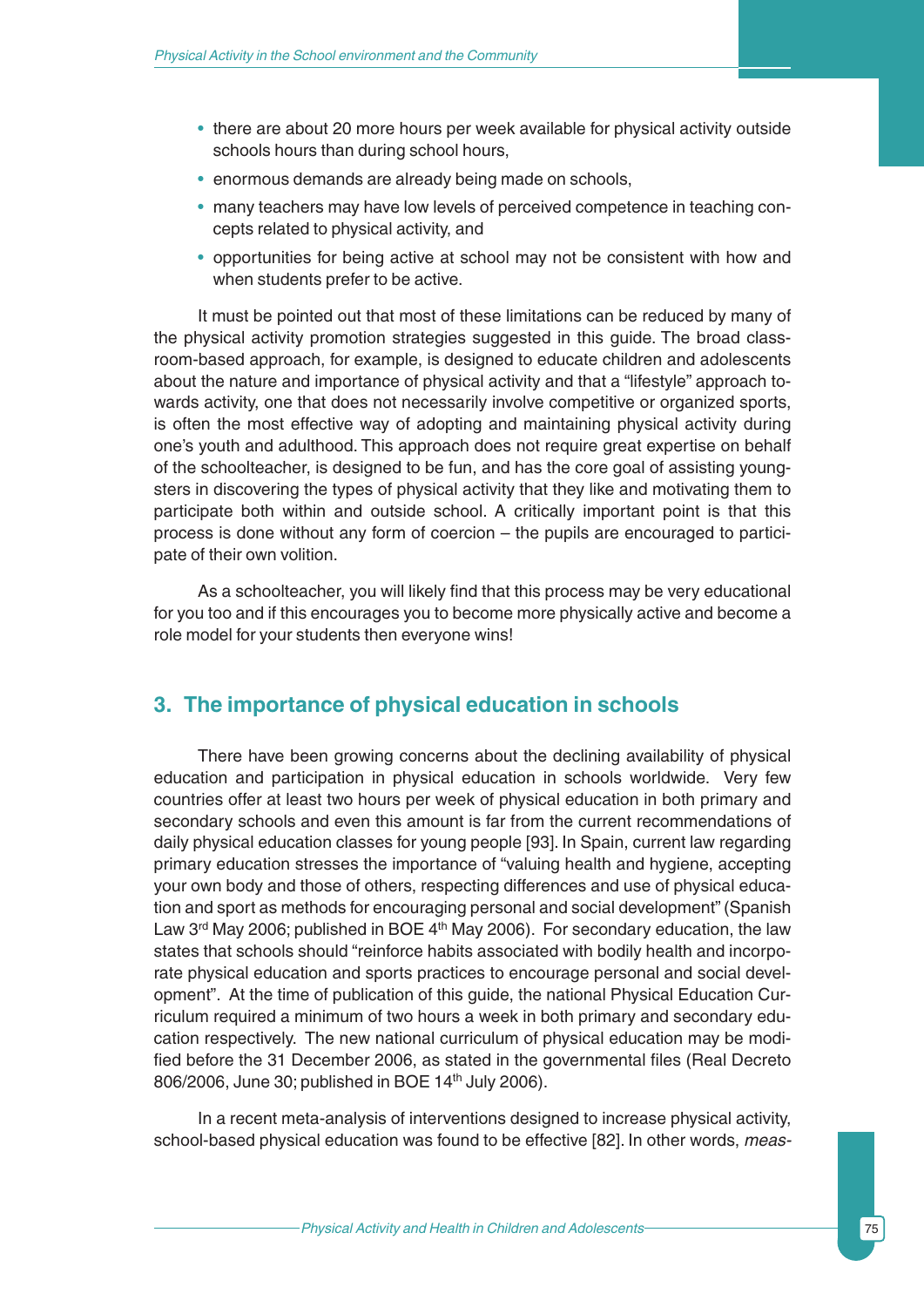*ures designed to increase the amount of time students spend in moderate or vigorous activity while in physical education classes are successful in improving levels of physical activity and improving physical fitness.* Therefore, physical education must remain an important tool within schools for promotion of physical activity and physical fitness.

There is a perception in some circles that the time spent in physical education classes in school may harm academic performance or would be better spent on other academic pursuits. However, there is no evidence in the literature for such a claim. In fact, the opposite may even be true. There is evidence that a substantial increase in the amount of school time devoted to health related physical education does not have detrimental effects on students' academic performance, and confers significant health benefits [121]. In addition, research has shown that children with higher physical activity levels are more likely to have better cognitive functioning. A meta-analysis of 44 studies concluded that there is a significant positive relationship between physical activity and cognitive functioning in children, with a mean effect size of 0.32 (standard deviation of 0.27) [22]. Similarly, regular participation in sport does not appear to compromise academic achievement [122].

Therefore, overall, the research literature indicates that increased physical education, physical activity or physical fitness is more likely to have a positive, rather than negative, influence on academic performance in young people.

#### **4. "Traditional"** *vs***."modern" physical education**

Modern physical education classes must be different from the older, more traditional approach. Physical education teachers have usually grown up with the traditional emphasis on team sports, skills and competition but must be sensitive to the fact that their interests may be very different from their current students' needs. Modern physical education must be [93, 107]:

- Educational students must learn *why* physical activity is important and *how* it is beneficial.The traditional approach told students *what* to do, but not *why*.
- Health oriented health-related physical fitness must be emphasized in addition to the skill-related focus of traditional programs.
- Individualized students must be helped at their own ability levels for optimal personal improvement.The traditional approach provided the same instruction for all students at the same time.
- Fair students are assessed based on personal improvement and assisted in goal setting for improvement of health-related fitness.The traditional approach used fitness test scores to determine grades and awards.
- Enjoyable students must enjoy the physical education experience and be provided with variety and choices whenever possible. The traditional approach used the same drills and games regardless of student interest, offering little choice. In addition, physical activities were often used as a form of punishment.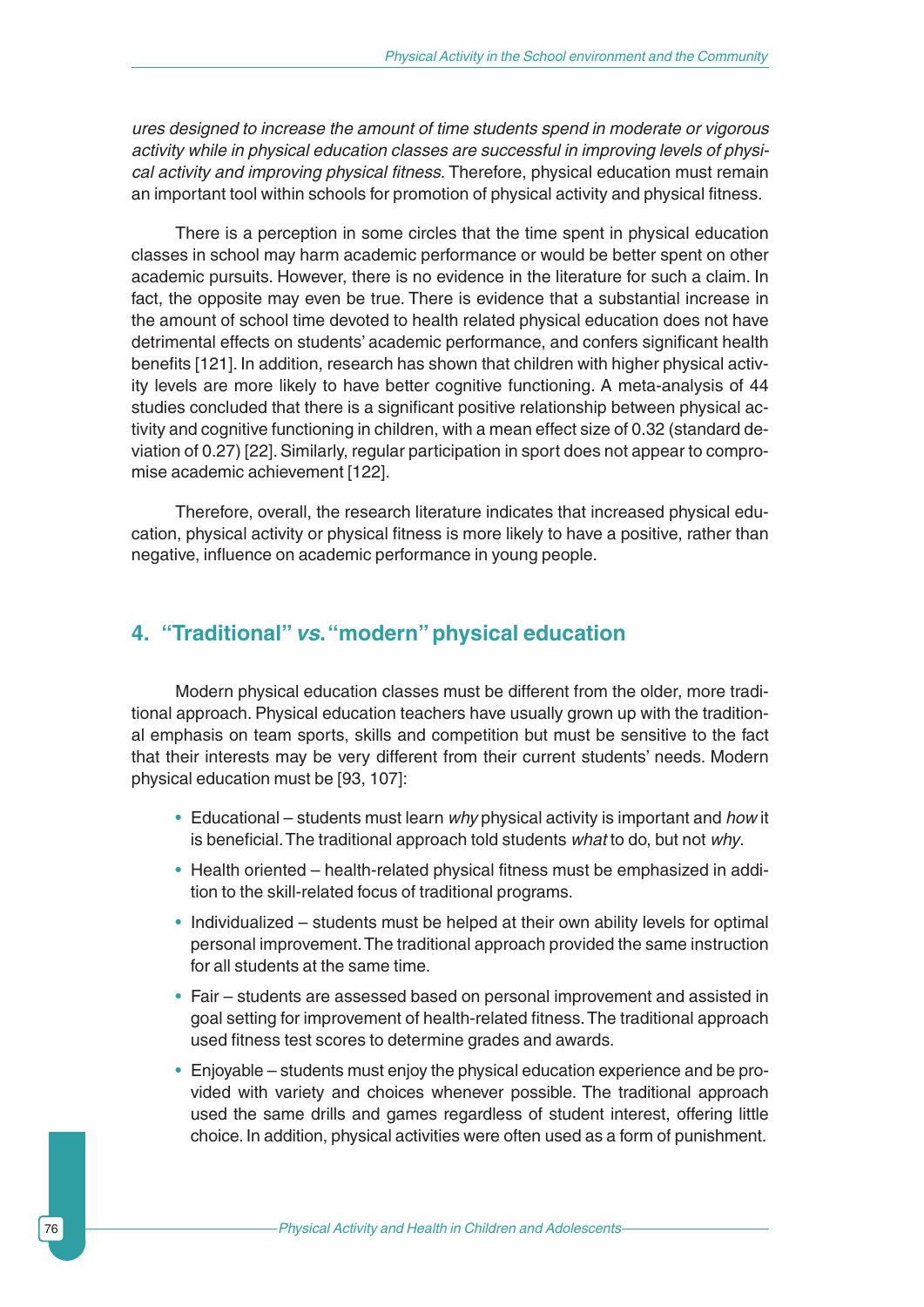• Realistic – students must be encouraged to explore different ways to be physically active and improve health-related fitness for optimal transfer to real-life settings. Traditional physical education offered a narrow curriculum, often repeating the same activities with the goal of achieving basic performance competence.

Health-related physical fitness education focuses on the process of having students assume progressively more responsibility for their own health, fitness and wellbeing [107]. The "stairway to fitness" shown in figure 13 outlines the process through which students must be guided to achieve this goal. Of course, the level of dependency will likely be related to the age of the student. The younger the student is, the more likely he/she will be on a lower, more dependent step. The older the student, the more he/she needs to be operating on a higher step and the teachers involved must be responsible for facilitating this.



Figure 13. Stairway to fitness

# **5. Adult perceptions of physical education and physical activity**

The irony of physical education in schools is that most adults (parents, teachers, etc.) would probably agree that physical activity, physical fitness and learning new motor skills are important for children. Yet many adults seem sceptical as to whether physical education in schools is contributing usefully to these goals [107].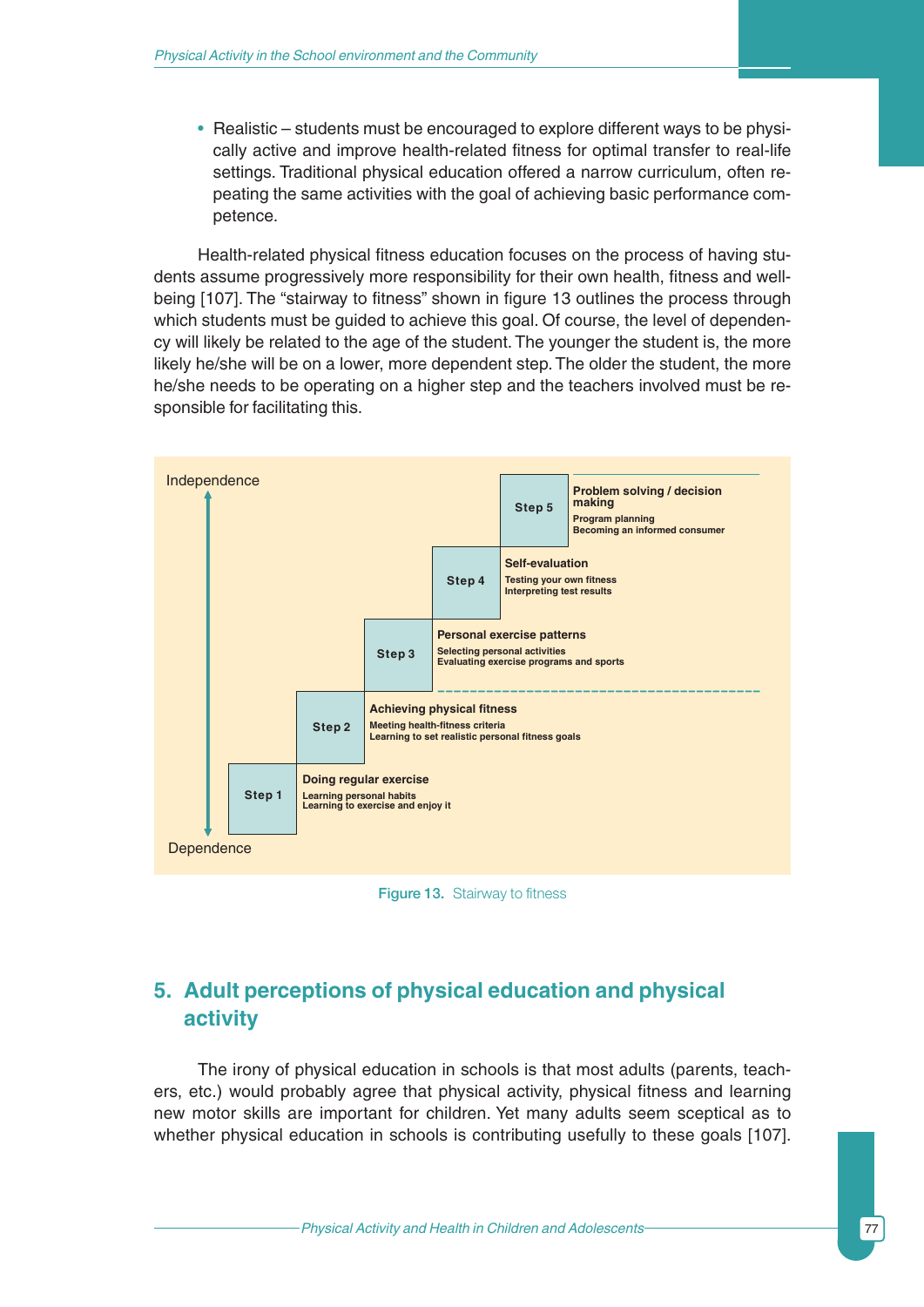This is probably in large part due to negative recollections by many of these adults towards their own experiences with physical education who unfortunately associate it with feelings such as embarrassment, pain, boredom, triviality and irrelevance. Adults' perceptions of physical education need to change if physical education is to survive within the school system and thus contribute meaningfully to the health of our children.

As discussed earlier, the attitudes of adults towards physical activity are an important influence on the levels of participation of children and adolescents. Those adults with a positive attitude towards physical activity or those that are active themselves will have a positive influence on the young people with which they associate. Therefore, improving the attitudes of adults towards exercise and physical activity and adult participation is an important component of the drive towards more physically active young people in society.

### **6. Other methods of promoting physical activity in schools and communities**

So far two major techniques have been covered regarding promotion of physical activity: physical education and classroom based approaches in schools. Schools can also promote physical activity in other ways. One of the most important things schools must ensure is that young people have convenient access to safe play spaces and time to engage in unstructured, spontaneous play and activity outside of the classroom [93]. Recess breaks between classes and lunch breaks are logical times during the day when children should be allowed to play outside, and if facilities are readily available (such as playgrounds, basketball hoops, etc.) then the probability is greater that the children will be active.

In the case of older children and adolescents, schools should also make it possible for pupils to assume responsibility for organizing, motivating and being resource persons for other pupils in order to stimulate them to become more physically active. For example, students may form and run sports or physical activity clubs for their peers.

It is essential that communities are involved in the drive towards greater physical activity because most physical in young people occurs outside the school setting [123, 124]. Schools should therefore develop enhanced relationships with sports clubs, outdoor life organizations, summer camps and other groups or businesses within the community so that young people and their families are exposed to physical activity to a greater degree and are given easy and ready access to opportunities that will result in more physical activity. Those schools that possess excellent facilities and sports equipment could make these available to the community outside of normal school hours (*eg*. after school hours, on weekends and during vacations).

Given the importance of the home environment in the physical activity habits of young people, many schools should involve parents to a greater degree. Ensuring that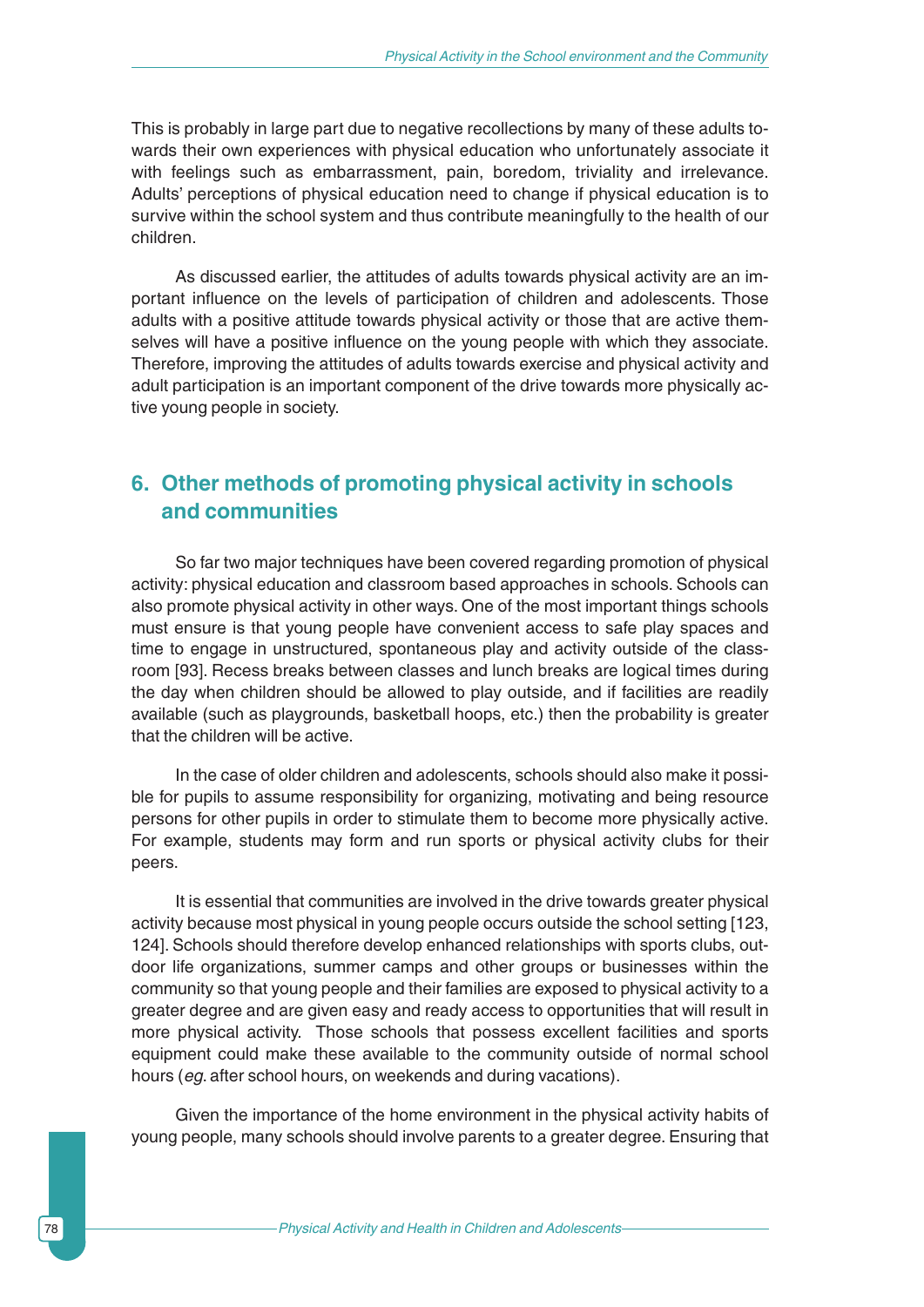parents are kept abreast of physical activity promotion efforts in school and also informed of important issues regarding the health behaviours of their children (through a regular newsletter or meetings, for example) would promote a sense of "togetherness" and mutual involvement in improving their children's health. Parents may even be motivated to become more physically active themselves which could only be beneficial to all parties.

Schools and other community programs may also provide health promotion programs for staff members. By enabling teachers to participate in physical activity and other healthy behaviours, this will help them serve as role models for students. Schoolbased health promotion programs have been effective in improving teachers' participation in vigorous exercise, which in turn has improved their physical fitness, body composition, blood pressure, general well-being, and ability to handle job stress [93]. In addition, participants in school-based health promotion programs may be less likely than non-participants to be absent from work [93].

Schools and other locations within the community can also launch drives to encourage more active staff and youngsters such as poster campaigns, physical activity challenges and environmental changes that promote stair use (instead of elevators, for example) or active transportation [82, 125].

Efforts to promote physical activity in schools should ideally be part of a comprehensive overall school health program. Such a program could include health education, physical education, health services, school counselling and social services, nutrition services, the psychosocial and physical environment and faculty and staff health promotion [103]. Also, increased physical activity in young people will be best achieved through programs that integrate the efforts of schools, families and communities. These programs have the potential to improve both the health and the educational prospects of young people and also to raise awareness of healthful lifestyle behaviours among the adult population.

## **7. Recommendations for promoting physical activity in young people in school, community and home settings**

Communication among schools, community organizations and individuals is critical to the success of any effort to improve levels of physical activity in young people on a large scale. Below is a list of practical tips and suggestions that can be used within the school, community and home environments to increase physical activity of children and youth (adapted from [103]). For further detail, readers are encouraged to consult the *Guidelines for School and Community Programs to Promote Lifelong Physical Activity for Young People* [103] published by the Centers for Disease Control and Prevention in the USA.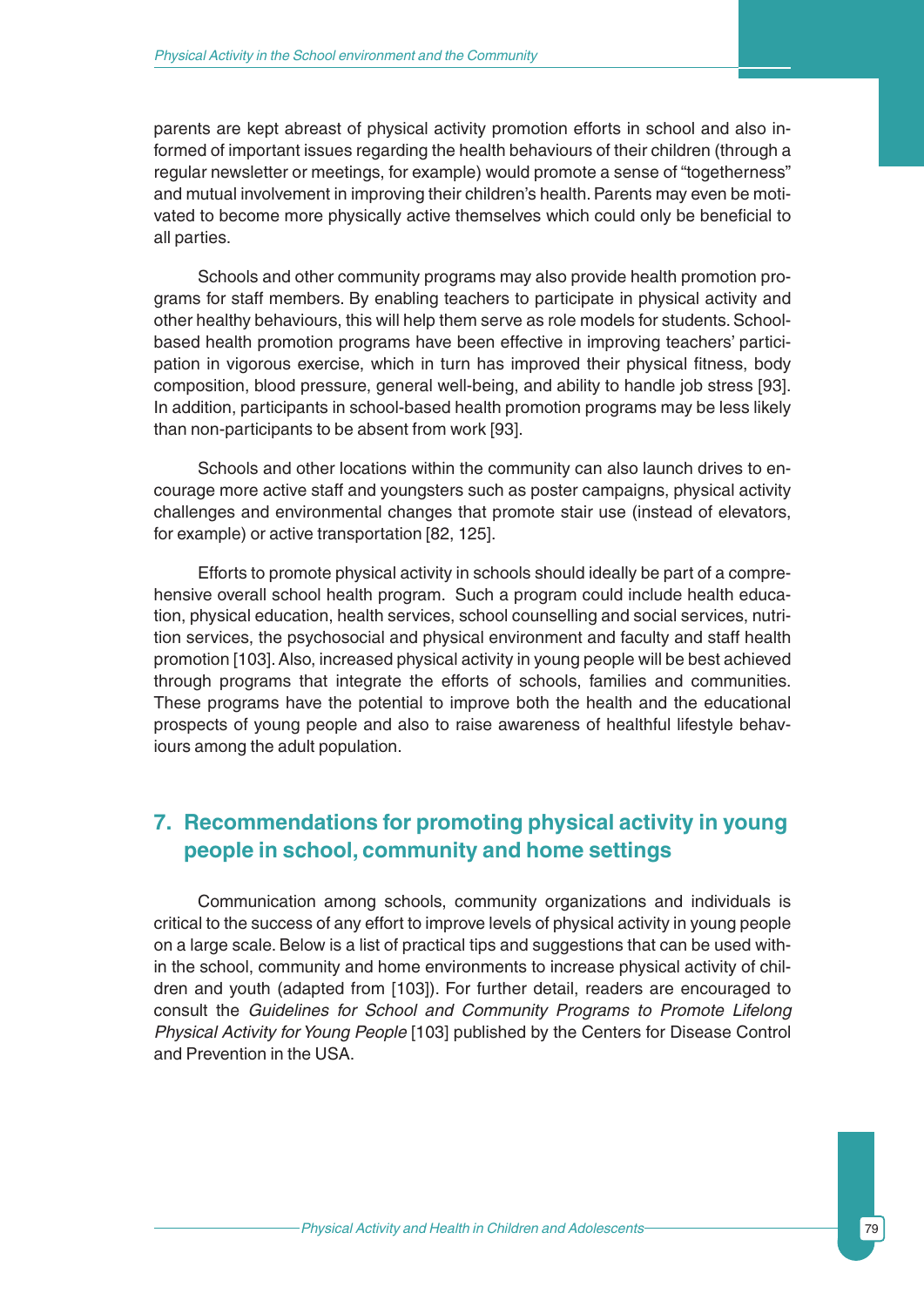#### *A. School*

- Advocate for high quality physical education in schools.
- Include a physical activity component in health education classes.
- Advocate for the incorporation of short physical activity breaks into the school day.
- Encourage children to walk or ride their bike to school.
- Establish a volunteer network of parents that take turns as chaperones for children walking or cycling to school.
- Advocate for increased access to school facilities on nights, weekends, and holidays.
- Advocate for sports and physical activity programs for all children not just the most talented.
- Discourage the practice of withholding physical activity (recess, free play) as punishment or using physical activity (laps, push-ups) as a punishment.
- Develop children's motor skills related to lifelong physical activities.
- Develop children's use of behavioural skills that will help them maintain a physically active lifestyle (goal setting, self-monitoring, decision making).
- Increase children's knowledge about HOW to be physically active.
- Encourage positive beliefs and attitudes towards physical activity.
- Encourage school personnel to MAKE PHYSICAL ACTIVITY FUN AND IN-TERESTING.

#### *B. Community*

- Advocate for a bicycle friendly community.
- Advocate for a pedestrian friendly community.
- Promote provision and use of community physical activity facilities.
- Advocate for increased access to community physical activity facilities.
- Volunteer to coach or organize community sports programs.
- Organize activity events in the community (*eg*. car-free days).
- Focus on enjoyable participation in recreational sports, not winning.
- Make children aware of all programs available through community organizations.
- Encourage community providers to MAKE PHYSICAL ACTIVITY FUN AND INTERESTING.